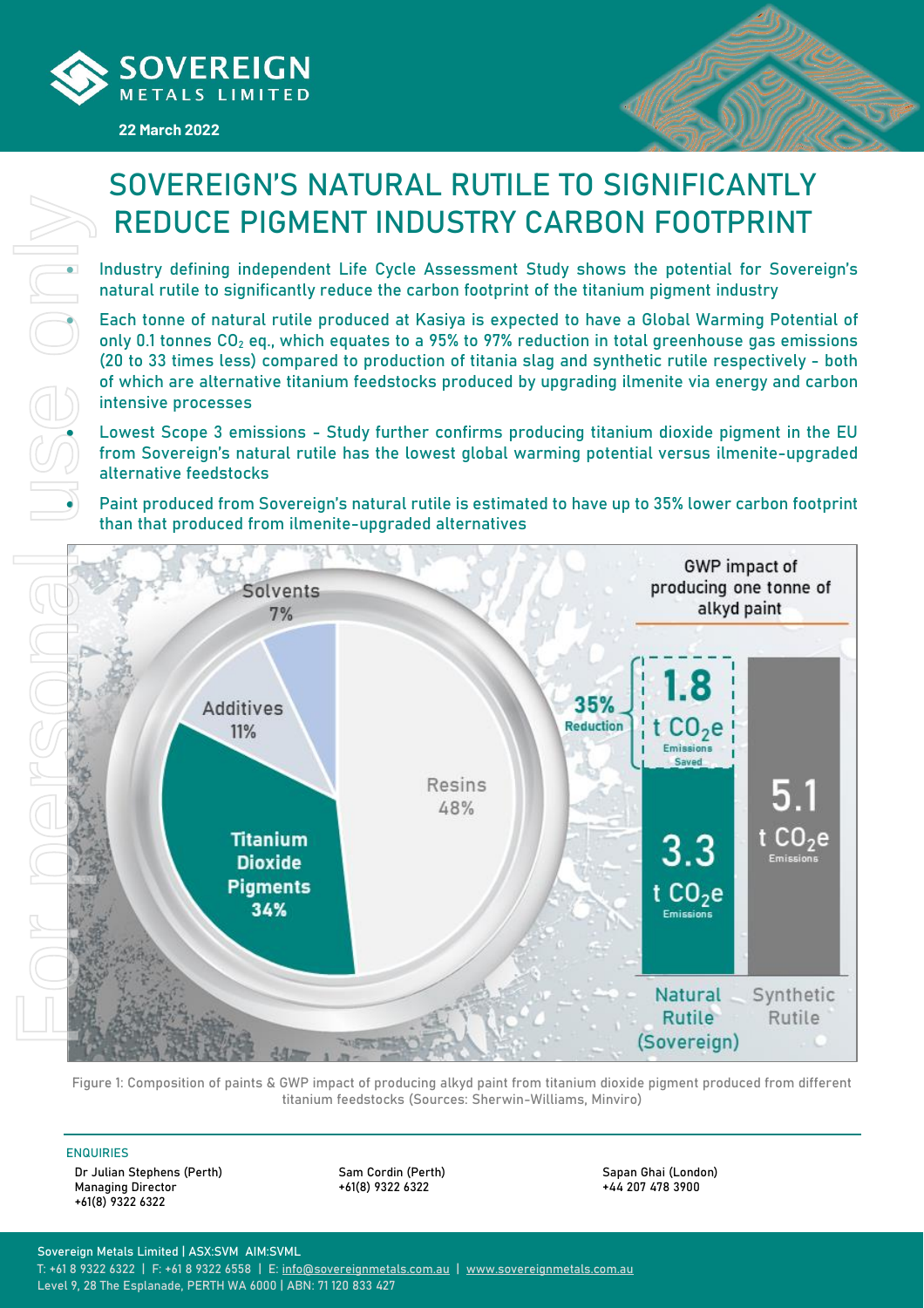Sovereign Metals Limited (ASX:SVM; AIM:SVML) (the Company or Sovereign) is pleased to announce the results of an expanded Life Cycle Assessment Study (LCA or Study) assessing the Global Warming Potential (GWP) of natural rutile produced at the Company's Kasiya Rutile Project (Kasiya) in Malawi.

The Study concludes that Sovereign's natural rutile product is expected to have substantially lower GWP (Scope 1, 2 and 3 scope emissions) when compared to other titanium feedstock alternatives produced by upgrading ilmenite (i.e., synthetic rutile and titania slag). Using natural rutile from Kasiya as titanium feedstock for the chloride pigment process would significantly reduce Scope 1, 2 and 3 greenhouse gas emissions. Titanium feedstock is a key component of various industrial and consumer products. Therefore, utilising natural rutile such as from Kasiya, as direct use titanium feedstock could hold the solution to developing low-carbon footprint products including low carbon paints. Feature of any expendent to experience the experimental to the restance of the company is fossiy<br>The Study concludes that Sovereigns natural ruttle product is expressions) when compared to the minital use upgrading limiti

Sovereign's Managing Director, Julian Stephens commented: "We knew from the previous work done by Minviro that natural rutile has a lower carbon footprint than its upgraded substitutes produced from ilmenite. The expanded study now highlights the significant reduction in greenhouse gas emissions the titanium pigment industry could achieve by utilising natural rutile produced at Kasiya. This has direct economic benefits to end users in jurisdictions such as the EU, where industry pays for carbon dioxide emissions via the EU's Emissions Trading System and the proposed Carbon Border Adjustment Mechanism"

Sovereign's Chair of the ESG Committee, Nigel Jones commented: "Since its discovery, the Kasiya rutile project has been designed to help decarbonise the myriad of uses of titanium pigment in industrial and consumer products. This LCA is another step towards providing a solution to an industry targeting material reduction in its global carbon footprint while wholly encompassing values of sustainability."

# **LCA SUMMARY**

The Company appointed Minviro Ltd (Minviro) to conduct a cradle-to-gate life cycle assessment on the production of natural rutile using methods and parameters in the 2021 initial Kasiya Scoping Study.

This expanded LCA builds on the Company's LCA study completed last year which demonstrated the substantial environmental benefits possible by utilising natural rutile (TiO<sub>2</sub>) versus beneficiated highgrade titanium feedstocks made from the lower quality mineral ilmenite (~FeTiO $_3$ ) such as synthetic rutile and titania slag, with this latest study extending the scope to include the positive environmental attributes of the Kasiya operation.

In assessing each GWP, Scope 1, 2 and 3 greenhouse gas emissions were included. The Greenhouse Gas Protocol supplies the world's most widely used greenhouse gas (GHG) accounting standards and establishes comprehensive global standardised frameworks to measure and manage GHG emissions from private and public sector operations, value chains and mitigation actions. The Protocol identifies three "scopes" of GHG emissions which were included in this study.

The scopes of emissions for the mining industry can broadly be defined as:

Scope 1: Direct GHG emissions from operations (e.g., combustion of fuels in mining fleet i.e., bulldozers)

Scope 2: Indirect GHG emissions from consumption of purchased electricity, heat, or steam (e.g., emissions embodied in grid power)

Scope 3: Emissions created by end-users utilising its products (e.g., a chloride pigment plant using titanium feedstock to produce pigment, or a blast furnace using iron ore to make steel) and other indirect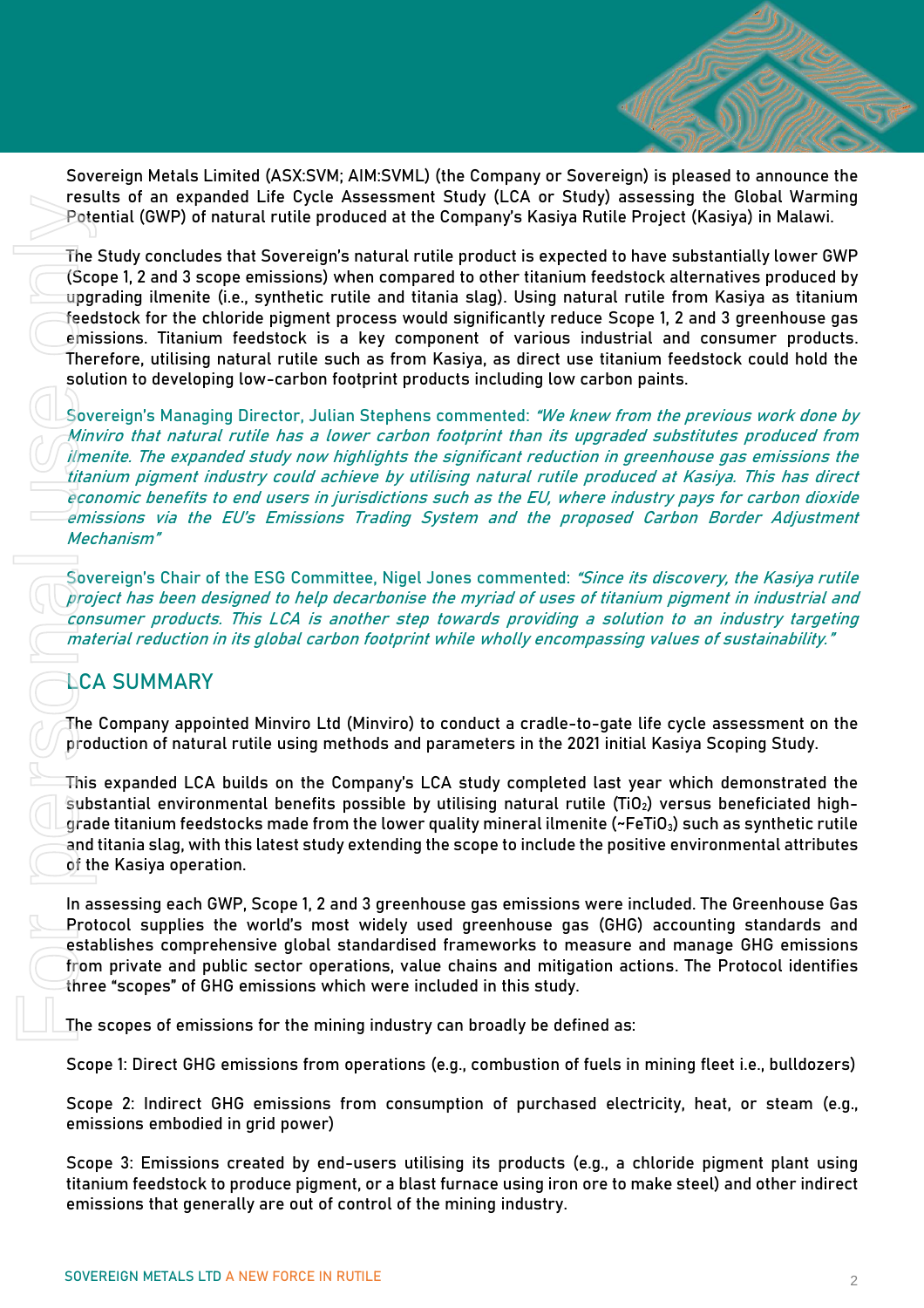

Rio Tinto plc and Rio Tinto Limited combined (Rio Tinto) have defined their emissions boundaries for their titanium dioxide business in their "Scope 1, 2 and 3 Emissions Calculation Methodology 2021" report.

In calculating Scope 1, 2 and 3 emissions, Rio Tinto treat emissions from mining, mineral processing, smelting and refining titanium dioxide feedstock as Scope 1 and 2 emissions. Rio Tinto's Scope 3 emissions estimate incorporates the emissions associated with the conversion of titanium feedstocks to titanium dioxide pigment.

In the context of titanium feedstock for the chloride pigment process, the LCA Study similarly estimates Scope 3 emissions by accounting for the emissions associated with the production of titanium dioxide pigment from either direct use natural rutile or other high grade titanium feedstocks derived from upgrading ilmenite.



Figure 2: Natural rutile is a direct use titanium feedstock

The Kasiya project is designed considering both the Equator Principles and Scope 1, 2 and 3 emissions under the Green House Gas protocol so that the design meets high standards for ESG from the outset. Access to hydro-generated grid power and solar system to be installed on site will ensure low carbon power supply for the project. The use of predominantly rail rather than road transport for products will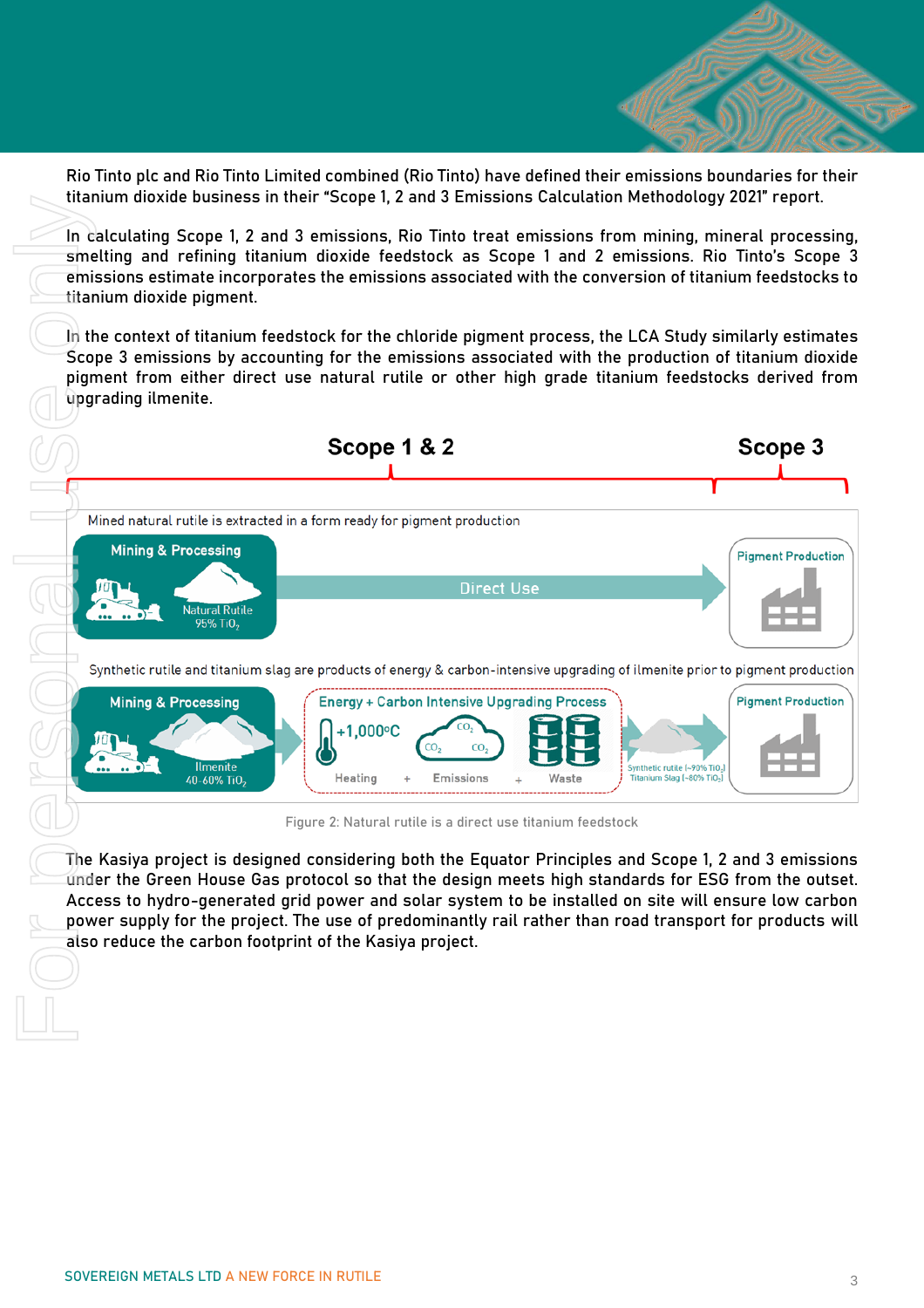# BENCHMARKING SOVEREIGN'S NATURAL RUTILE AGAINST ALTERNATIVES

The Study benchmarked the GWP of Sovereign's 96% TiO $_2$  natural rutile product versus alternative titanium feedstocks produced from upgrading ilmenite, namely:

- Titania slag (85% TiO<sub>2</sub>) produced from ilmenite via smelting in electric furnaces in South Africa; and
- Synthetic rutile (88-95% TiO<sub>2</sub>) produced from ilmenite via the Becher Process in Australia.

These alternatives were chosen as comparison points as they are two of the largest production routes for titanium feedstocks. South African titania slag operations account for a significant proportion of global titania slag production, and the majority of the synthetic rutile is produced via the Becher process.

### Titanium Feedstock Production – Scope 1 & 2 Emissions

Natural rutile produced at Kasiya has a fraction of the GWP of the alternative feedstocks. The GWP for natural rutile concentrate from Kasiya (0.1 t CO<sub>2</sub>e per tonne) is significantly lower than producing titania slag in South Africa (2.0 t  $CO<sub>2</sub>e$  per tonne) and producing synthetic rutile via the Becher process in Australia (3.3  $t$  CO<sub>2</sub>e per tonne).

The results comparing the three production routes can be seen in Figure 3. The higher result for synthetic rutile is mainly due to the use of coal and other reagents for the upgrading of lower grade ilmenite to the final synthetic rutile feedstock product.



Figure 3: GWP impact of natural rutile production from Kasiya as a titanium feedstock vs. alternatives (Source: Minviro)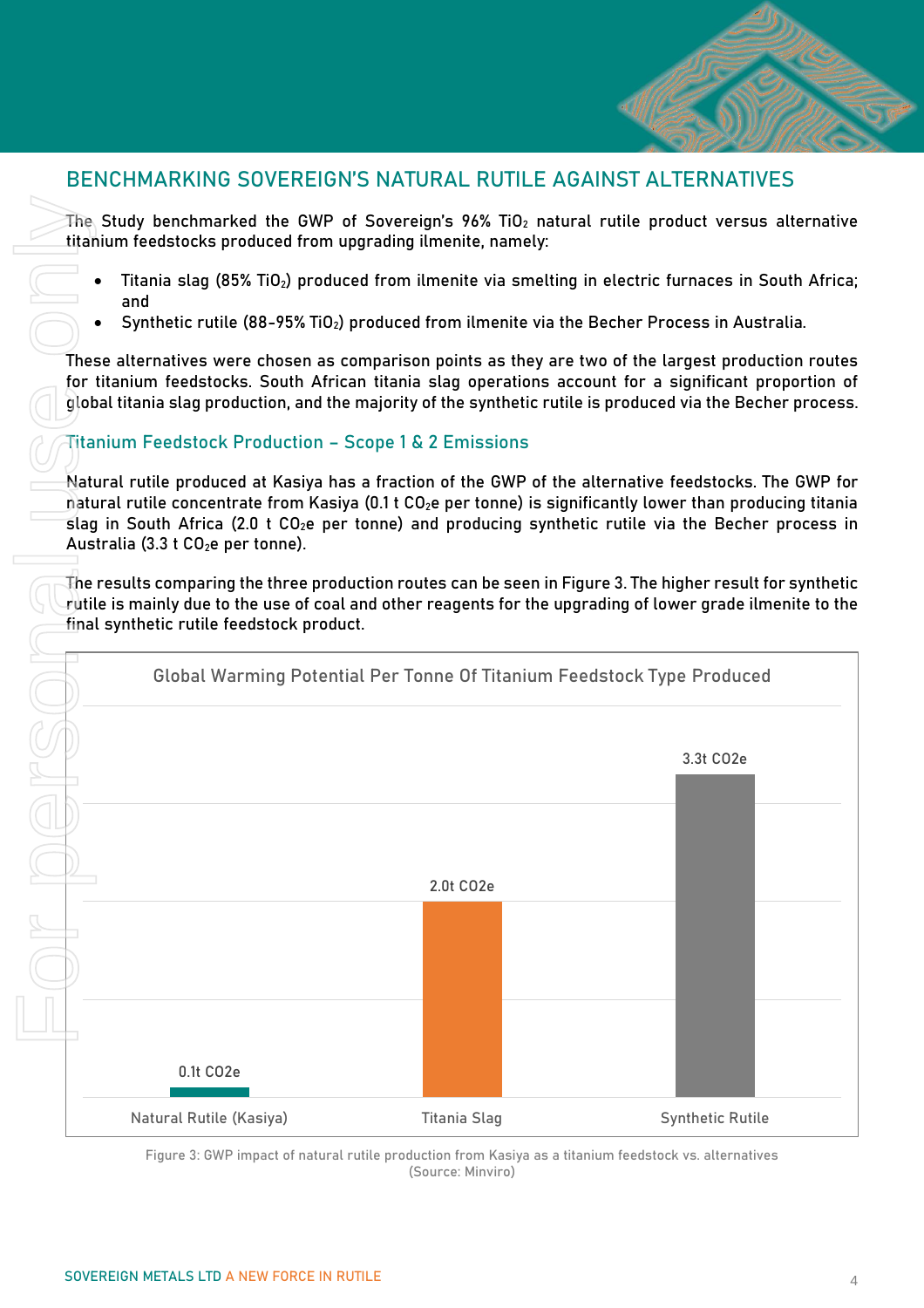

#### Titanium Dioxide Pigment Production Benchmarking – Scope 3 Emissions

Using Sovereign's natural rutile as feedstock for producing titanium dioxide pigment via the wellestablished chloride route provides a lower GWP for the production of one tonne of titanium dioxide pigment compared to using either titania slag or synthetic rutile.



Figure 4: GWP impact of producing titanium dioxide pigment from different titanium feedstocks (Source: Minviro)

The pigment production was assumed to be located in the European Union. The transport of the feedstocks from the site of production to the titanium dioxide pigment production plant is included in the comparison. For Sovereign's natural rutile, this was Kasiya; the production of synthetic rutile was assumed at a plant in Australia; the production of titania slag was assumed at a plant in South Africa.

Higher scope 3 GWP of the ilmenite derived titanium feedstocks led to higher results for the use of synthetic rutile or titania slag in producing pigment. Using Sovereign Metal's natural rutile instead of the titania slag would give a scope 3 GWP reduction of 2.2 t CO2e per tonne of titanium dioxide pigment. Furthermore, using Sovereign's natural rutile concentrate instead of the synthetic rutile would give a scope 3 GWP reduction of 3.7 t  $CO<sub>2</sub>e$  per tonne titanium dioxide pigment.

Scope 3 emissions usually account for the highest proportion of greenhouse gases from the mining industry, with estimates as high as 95% of total mining sector emissions. The average scope 3 emissions of the five largest diversified miners are 26 times their scopes 1 and 2 emissions combined (source company disclosures).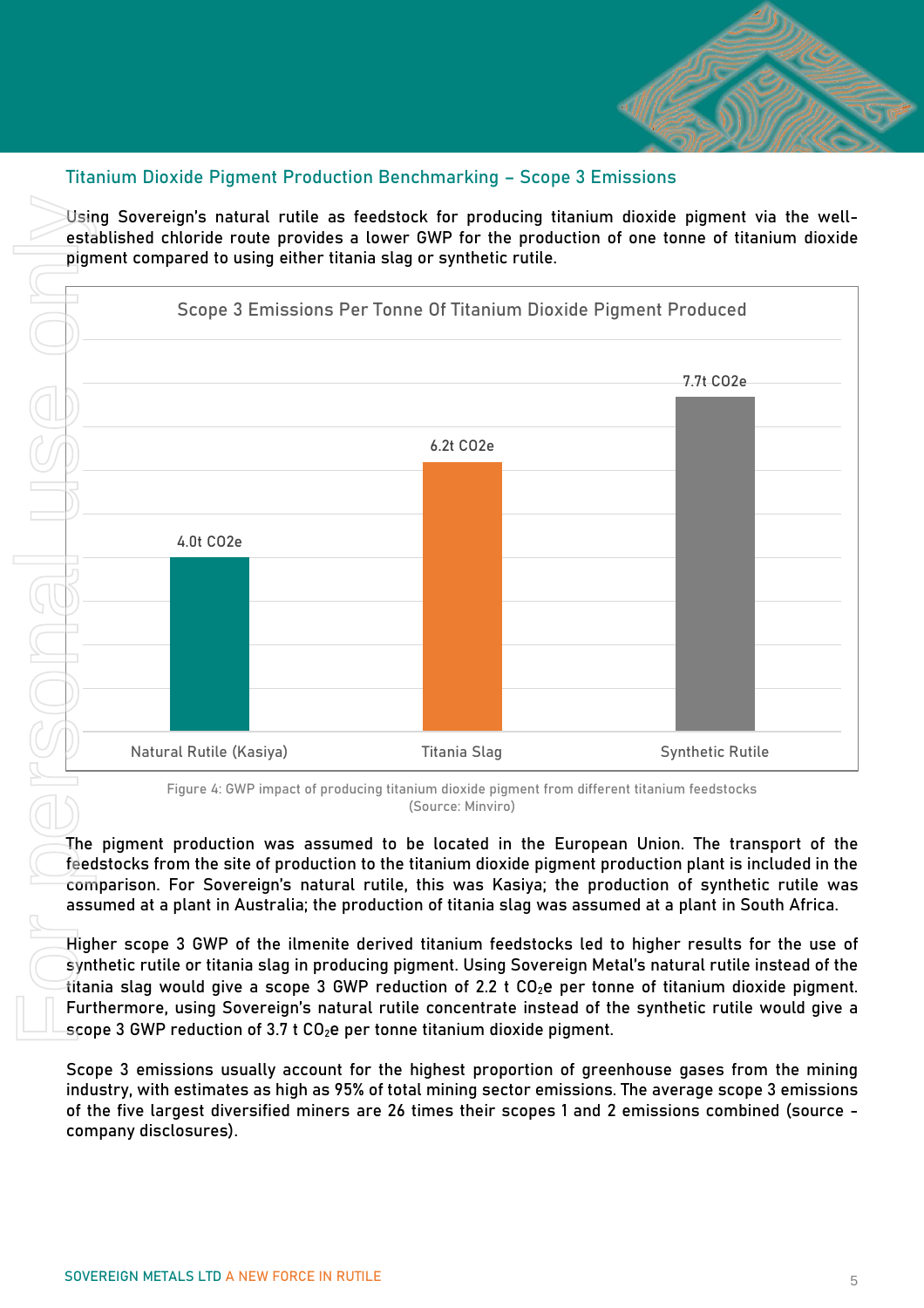

#### Paint Production Benchmarking

Minviro evaluated how using the different feedstocks affects the GWP of paint production. Using Sovereign's natural rutile provides the lowest GWP, at 3.3 t  $CO<sub>2</sub>e$  per tonne of alkyd paint (Fig 5), which represents up to a 35% reduction in carbon footprint compared to paint produced from synthetic rutile.



Figure 5: GWP impact of producing alkyd paint from titanium dioxide pigment produced from different titanium feedstocks (Source: Minviro)

# SUMMARY OF HEADLINE GWP REDUCTIONS FROM USING NATURAL RUTILE

|  | <b>Emission Category</b>                                                                    | <b>GWP</b>   | <b>Potential Emissions Reduction</b>               |
|--|---------------------------------------------------------------------------------------------|--------------|----------------------------------------------------|
|  | Production of a tonne of natural rutile from Kasiya<br>← Global Warming Potential           | 0.1 t $CO2e$ | 3.2 t C0 <sub>2</sub> e<br>97% emissions reduction |
|  | Production of a tonne of titanium pigment using<br>natural rutile from Kasiya - Scope 3     | 4.0 t $CO2e$ | $3.7 \text{ t } CO_2$ e<br>48% emissions reduction |
|  | Production of a tonne of alkyd paint using titanium<br>pigment produced from natural rutile | 3.3 t $CO2e$ | 1.8 t $CO2e$<br>35% emissions reduction            |